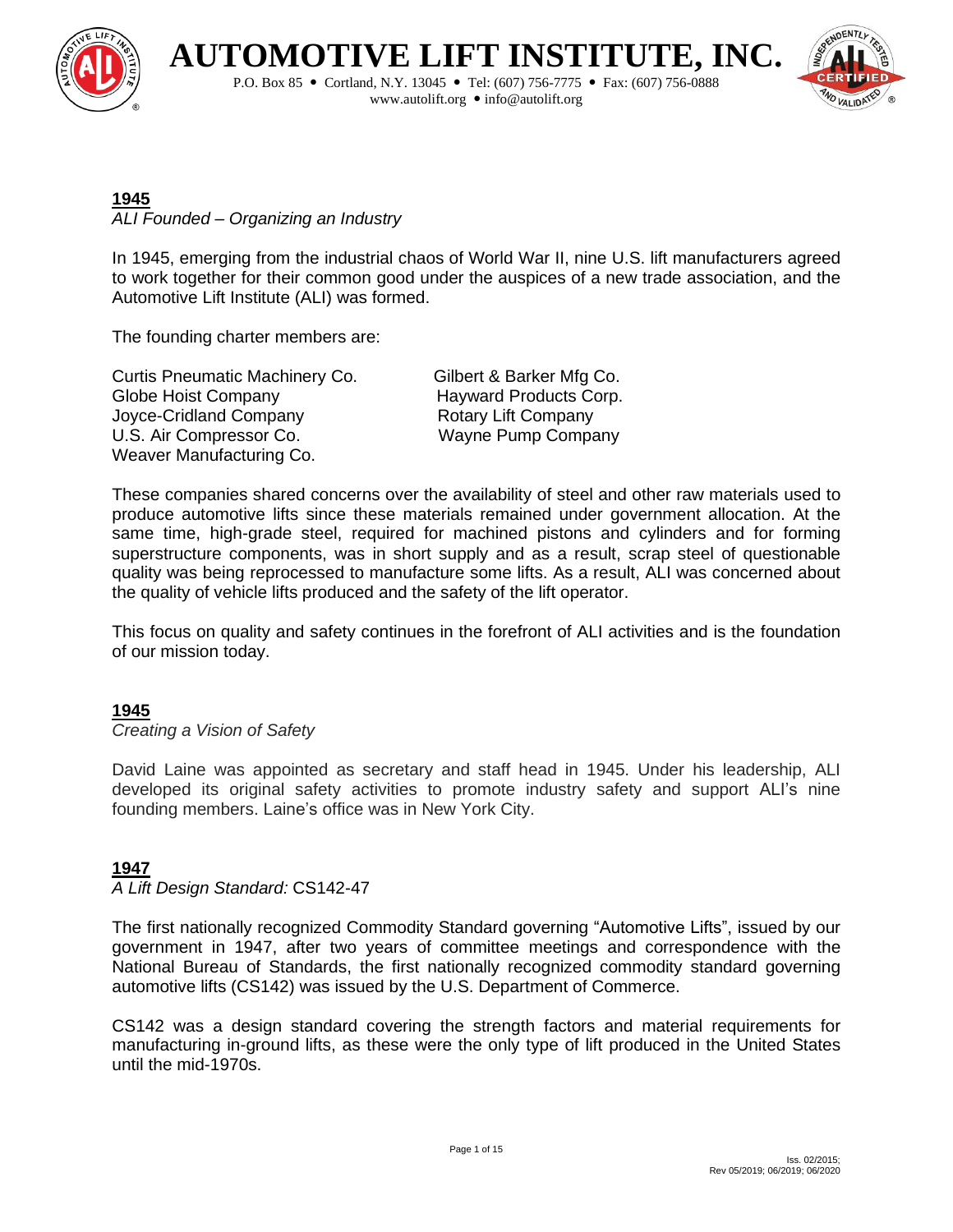



P.O. Box 85 • Cortland, N.Y. 13045 • Tel: (607) 756-7775 • Fax: (607) 756-0888 www.autolift.org  $\bullet$  info@autolift.org



#### **1948**

Amendment to CS142-47 Standard (CS142-51)

## **1958**

Third Edition (CS142-58) - Superseded CS142-51

## **1962**

Fourth Edition (CS142-62) - Superseded CS142-58

**1965** Fifth Edition (CS142-65) - Superseded CS142-62

#### **1960s**

*Department of Commerce Directs National Bureau of Standards to Withdraw*

By the late 1960s, the U.S. Department of Commerce directed the National Bureau of Standards (NBS) to withdraw from commodity standards activities. As a result, ALI was advised by the NBS to approach the American National Standards Institute (ANSI) about the lift industry standard.

## **Early 1970s**

*Developing a Lift Performance Standard*

In 1971, ANSI was enthusiastically backing public sentiment which called for replacing design standards with performance standards. This meant that standards should not provide requirements for materials and manufacturing methods, but rather only state how these products should perform in service.

At the same time, all industries were living in anticipation of the impending impact of the first OSHA regulations, enacted in 1974. In this environment, ALI rewrote the existing standard to address safety issues with vigor. Safety devices that previously had been optional were made mandatory for manufacturers, although some major purchasers, including oil companies, signed waivers authorizing automotive lift products to be shipped without selected safety devices.

## **1971**

*OSHA Regulations Enacted – Safety Remains ALI's Primary Concern*

When OSHA requirements became law in 1974, ALI developed a 3"x5" laminated "Operating and Maintenance Instructions" hang tag that was shipped with each new lift and was also made available as a retrofit for older lifts. In 1980, this became an 8-1/2"x 11" "Safety Tips" glossy card that was generic to the lifts then being produced.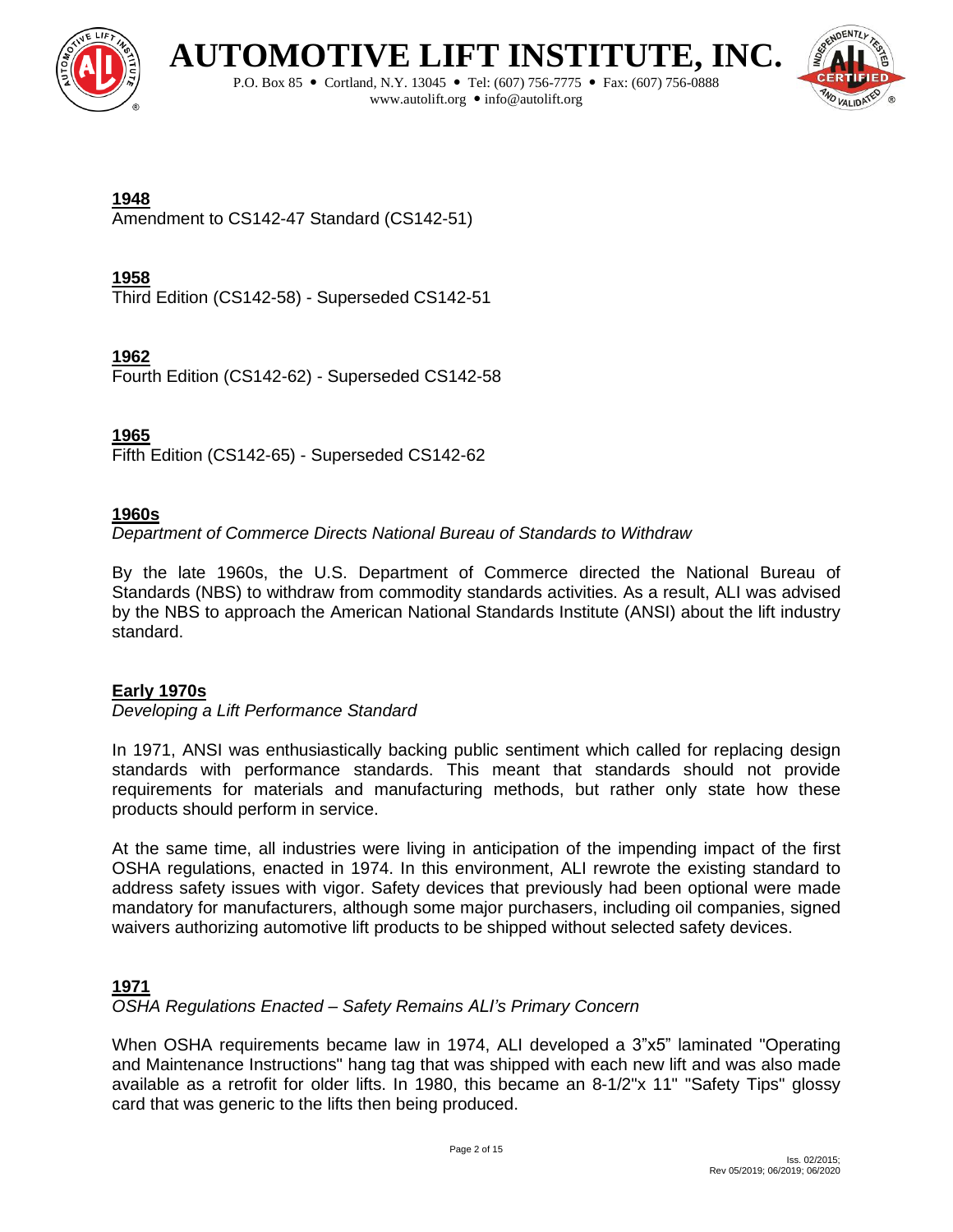





# **1973** *E.K. "Chic" Fox - Redefining Industry Safety Requirements*

With the death of David Laine in December 1973, E.K. "Chic" Fox assumed the role of staff head until ALI's by-laws were revised in early 1974. This revision allowed Fox to be elected as ALI's first president. His leadership is credited with moving ALI onto the path of redefining industry safety requirements and establishing ALI as the watchdog for the automotive lift industry.

# **1974**

*ANSI Issues B153.1 Performance Standard - American National Standard Safety Requirements for Construction, Care, and Use of Automotive Lifts*

In 1974, ANSI issued the first version of ANSI B153.1. This National Standard addressed inground lifts, with a passing reference to screw-drive mechanisms, which at the time represented the introduction of surface-mounted lifts in the United States.

Although a new standard, many sections of it are revisions of National Bureau of Standards Commercial Standard CS142-65, Automotive Lifts, which is the 1965 edition of a voluntary standard of the trade, covering lift design requirements.

As the National Bureau of Standards has subsequently restricted its activity in the area of commodity standards, it recommended that the Automotive Lift Institute submit its proposed revision of CS142-65 to the American National Standards Institute for approval as an American National Standard. After provisions designed to improve safety in the operation of automotive lifts were added to the basic construction standard (CS142-65) by the ALI Engineering Committee, the document was submitted to the Standards Institute.

## **1975**

#### *In-Ground Lifts Dominate into the mid 1970s*

As a result of these market forces lift sales dropped 65 percent between 1969 and 1975, and nearly half of U.S. lift manufacturers failed or merged, ALI was facing financial extinction. However, at the same time, a new concept in lifts was taking a foothold in the U.S. marketplace. By 1975 about 10 percent of new lift sales in the now depressed market were comprised of surface-mounted lifts. Many of these lifts came from overseas, some were manufactured by ALI members and a few non-member companies were initiating production of these "new" style lifts.

ALI adopted a revised constitution and by-laws in 1973, with further revisions in 1975 to open what previously had been an "in-ground" lift manufacturers association to allow domestic producers of surface-mounted lifts and national marketers of foreign lifts (affiliates) to become members.

Meanwhile, vehicle design was changing. Cars previously assembled onto underbody frames were now adopting unibody and other frameless designs. For years, all major domestic and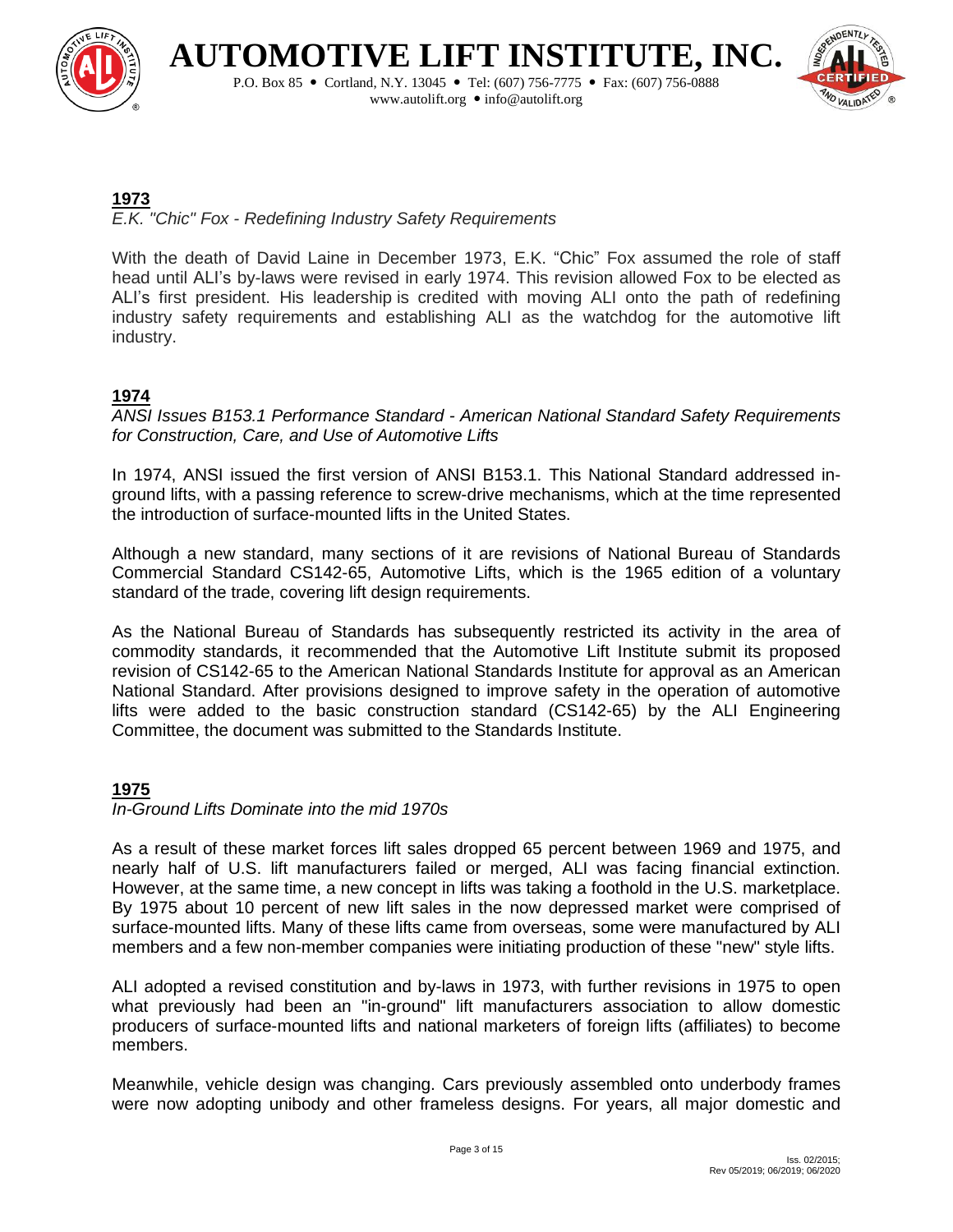





foreign automobile manufacturers replied to ALI's annual surveys requesting the car manufacturers to furnish ALI with their recommended pick-up points so that, in turn, lift manufacturers could supply lift owners with the necessary adapters that would reach those points and offer safety to lift operators. With the advent of the "frameless" car designs, ALI no longer benefited from their input, and ALI's annual survey was discontinued.

## **1975**

#### *CS142.68 Officially Withdrawn*

The original 1947 CS142 design standard was revised several times before being officially withdrawn by the National Bureau of Standards in 1975. The standard was replaced by ANSI B153.1-1974.

## **1981**

ANSI B153.1-1981 replaced the 1974 edition

## **1983**

#### *ALI Membership Welcomes Canadian Manufacturers*

With the passage of the U.S./Canada Trade pact, the ALI Constitution and By-Laws were rewritten in 1983 to accept Canadian lift producers as manufacturing members. In addition, the first membership initiation fee was introduced.

## **1987**

#### *ALI Relocates to Florida*

Under the continued leadership of ALI President E.K. "Chic" Fox, ALI's offices relocated from New York City to Indialantic, FL.

## **1987**

#### *Lifting It Right - Safety Manual Development*

In the mid-1980s, ALI developed the *Lifting it Right* Safety Manual. A special assessment of the 17 members was required to typeset and produce the first edition. This assessment was a big step considering that ALI's annual revenue up to this point had been minimal. Since this time, more than 4 million copies of this Safety Manual have been distributed by members or sold to the public.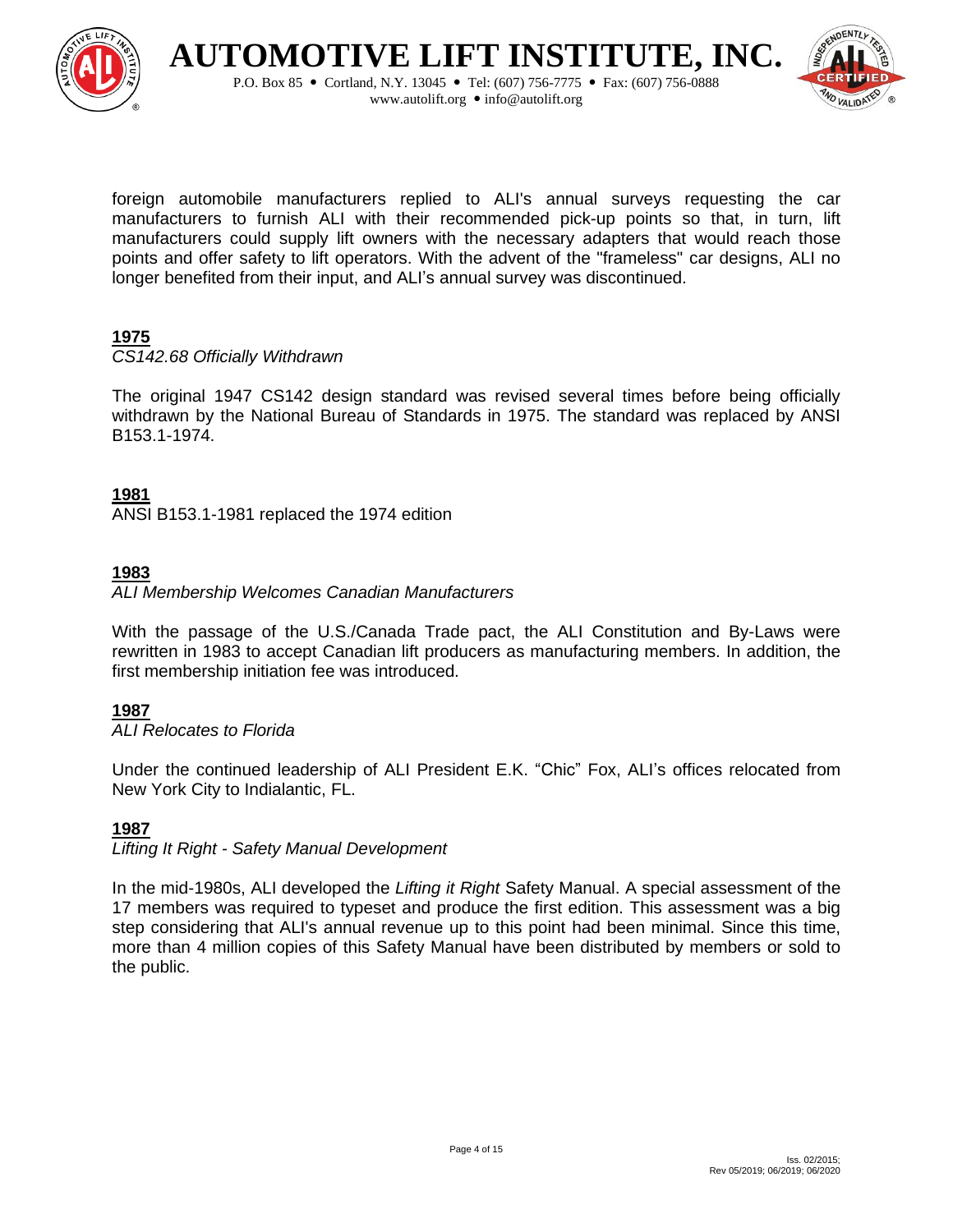

**AUTOMOTIVE LIFT INSTITUTE, INC.** P.O. Box 85 • Cortland, N.Y. 13045 • Tel: (607) 756-7775 • Fax: (607) 756-0888 www.autolift.org  $\bullet$  info@autolift.org



## **1988** *ALI Membership and the Industry Grow*

Lift sales escalated during the early 1980s, and the number of lift manufacturers and lift designs were at an all-time high. By 1988, ALI had 17 member companies representing approximately 80 percent of the domestic market. There were also some 30 non-member companies that were marketing lifts in North America.

#### **1990**

#### *Development of SAE J2184*

Although ALI had discontinued its annual survey of OEMs, lift manufacturers and technicians using lifts still needed lifting point information for all vehicles. This information is especially important when using the surface-mounted swing-arm type lifts that had become the best-selling lift style by 1990. In late 1990, ALI convinced the Society of Automotive Engineers (SAE) to help develop an SAE Recommended Practice for permanent undercar identification of lift points and for on-car lifting point labeling to be phased in as body styles change.

This resulted in SAE J2184 being promulgated in late 1992. This SAE Recommended Practice was adopted by ANSI as an American National Standard, and as some auto manufacturers implemented the requirements into new model years, it was expected this practice would help prevent accidents involving swing-arm type lifts.

#### **1990**

ANSI/ALI B153.1-1990 replaced the 1981 edition

## **1991**

*Initial Production of ALI's Uniform Warning Labels*

In a proactive initiative to further ALI's industry safety proposition, ALI's Member Companies recognized the need to identify vehicle lift related hazards and to warn against them. This resulted in several years of research and development activities to bring ALI's "Uniform Safety Warning Labels" to fruition.

The development and validation work supporting this project was contracted by ALI to the National Safety Council and the University of Michigan's Transportation Research Institute. In 1991, a special assessment of the members was needed to fund the contracted work and the initial production cost.

The messages and pictographs of ALI's warning labels are generic in nature and are meant to generally represent common automotive lift hazards. These labels and placards come in kits representing 7 different lift types. Their use, or equivalent labeling, is now required on certified lifts. In fact, it has become an industry "best practice" to apply ALI's safety warning labels regardless of the lift manufacturer's membership status or the lift's certification status.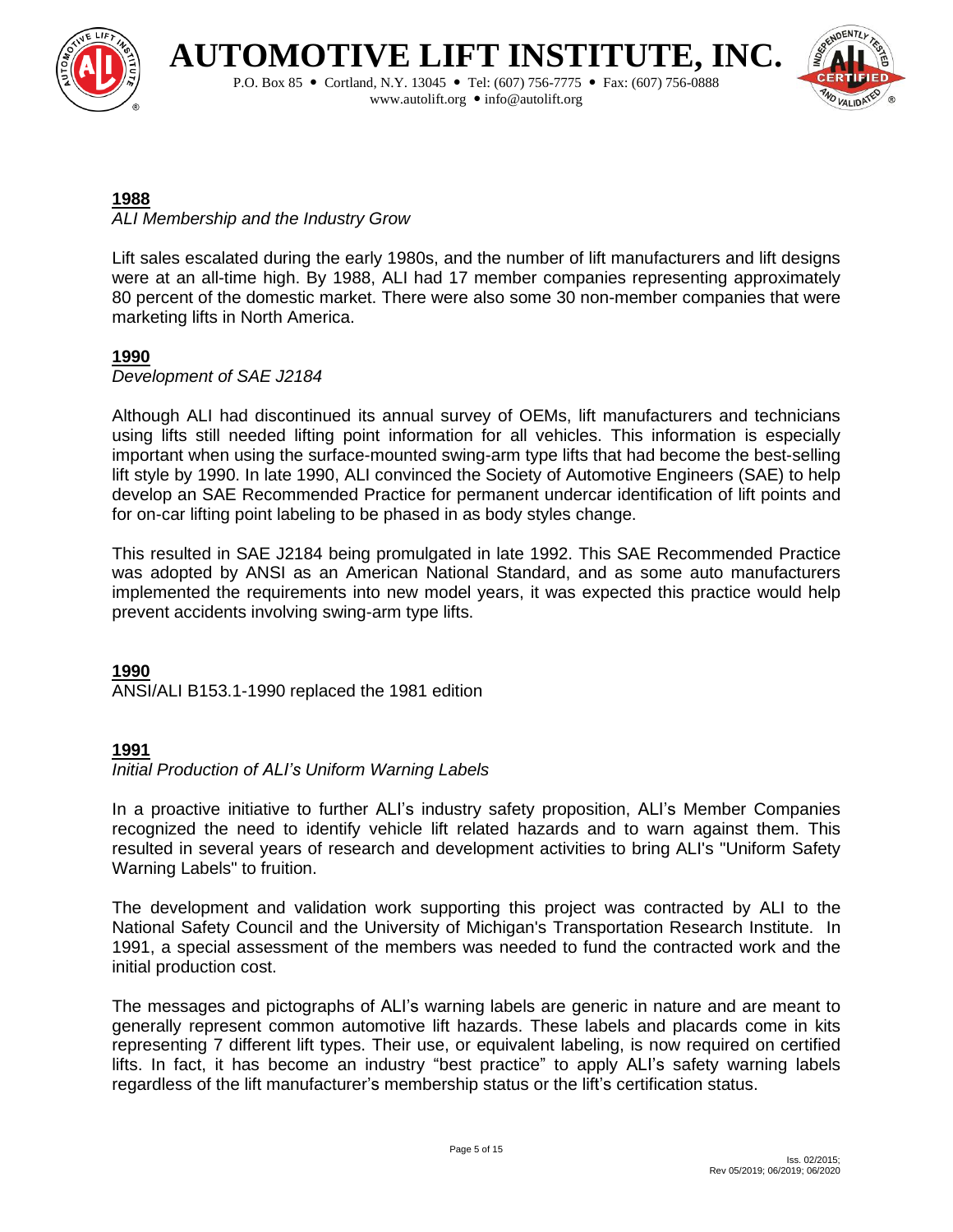





## **1992** *Third-Party Testing - A Requirement for Membership*

By the early 1990s, approximately 50 companies were marketing lifts in North America and private testing showed that an increasing number of lifts failed to meet the standards they claimed through self-certification. Some manufacturers were also not supplying the printed safety materials and appropriate warning labels/placards required to be included with all new lifts.

After many months of discussion, ALI concluded that the most effective way to address the false claims of conformity was to institute independent third-party testing and certification for automotive lifts, eliminating the ability for manufacturers to self-certify. ALI members agreed to accept the substantial cost of testing their products as the right thing to do to promote safety for lift users. Members agreed to pledge to absorb the cost of certifying at least 75 percent of their products as a conditioning of continuing ALI membership. The ALI Automotive Lift Certification Program was born.

Today, both current and prospective ALI members must certify at least 75 percent of their lifts through the program. Although it is encouraged, ALI membership is not required to participate in the ALI Lift Certification Program.

ALI entered into an agreement in February 1992 accepting Edison Testing Laboratories (ETL) - now known as Intertek Testing Laboratories -- of Cortland, New York, as its third-party certification program administrator and primary authorized testing laboratory. Intertek is a Nationally Recognized Testing Laboratory (NRTL) accredited by OSHA. MET Laboratories was introduced in March 2000 as a second authorized NRTL accredited by OSHA. TUV Peabody became the third NRTL accredited by OSHA to be approved by ALI as an authorized testing laboratory in 2013.

## **1993**

*Lifting It Right Safety Video*

A 17-minute VHS video was created to serve as a companion to the "Lifting it Right" Safety Manual. Development took more than two years. It was issued in mid-1993.

#### **1994**

*ANSI/ALI ALOIM – American National Standard for Automotive Lifts – Safety Requirements for Operation, Inspection and Maintenance*

Developed as a companion standard expanding the requirements previously embraced by ANSI/ALI B153.1 pertaining to the responsibilities of the owners of automotive lifts and/or the employers of personnel who use the automotive lifts.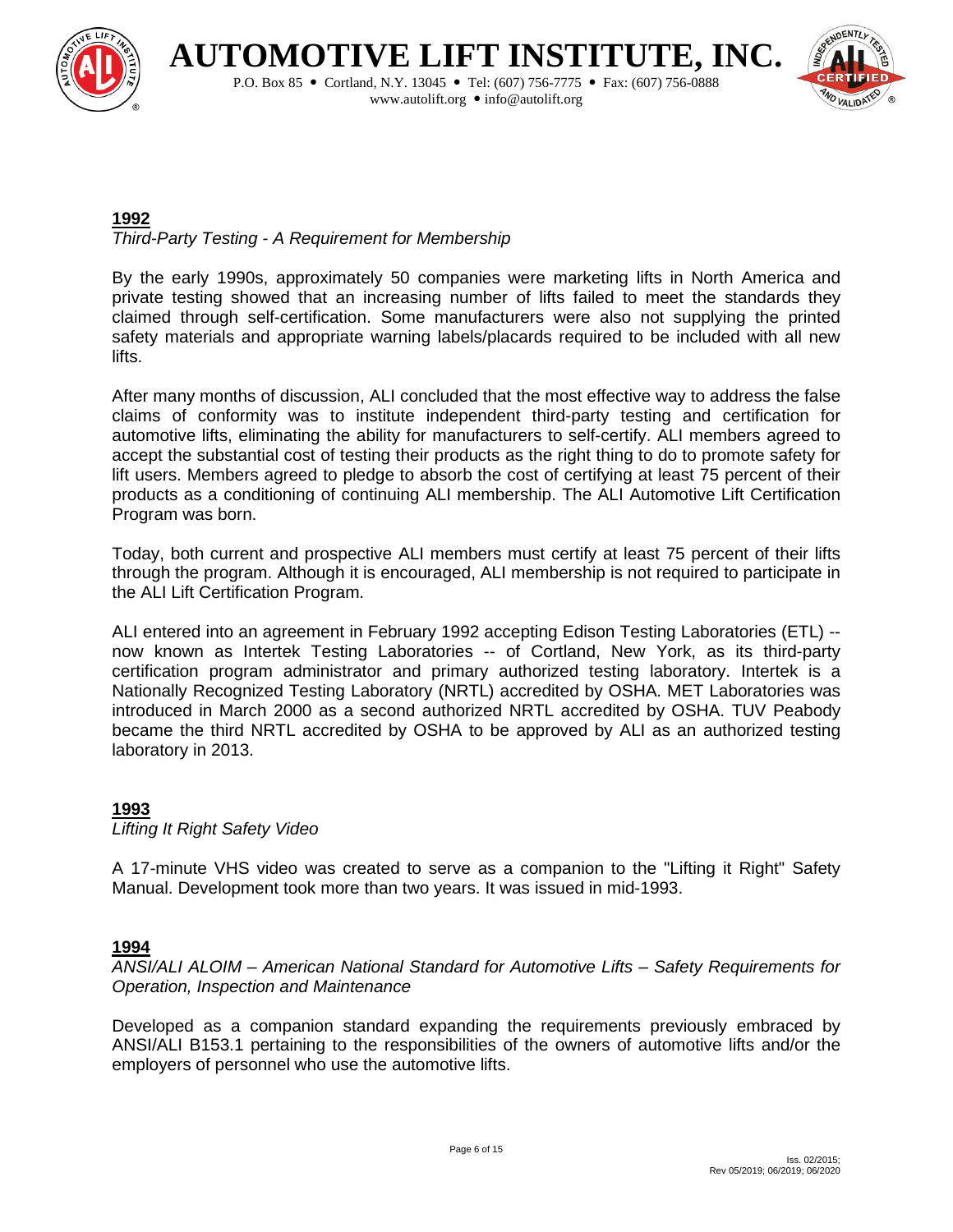





The ALI Engineering Committee (which was reorganized with an expanded scope in 2005 as the Safety and Standards Technical Committee) developed the first industry standard addressing "Safety Requirements for the Operation, Inspection, and Maintenance of Automotive Lifts". This ALOIM Standard was first adopted as an ANSI national safety standard in August 1996, and was revised and approved again as an American National Standard in 2000 and 2008. In 2013, the 2008 ALOIM Standard was reaffirmed by ANSI.

#### **1997**

ALI began annual publication of the "Vehicle Lifting Points/Quick Reference Guide" for frameengaging lifts covering domestic and imported cars and light trucks.

#### **1998**

*ANSI/ALI ALCTV - American National Standard for Automotive Lifts – Safety Requirements for Construction, Testing and Validation; Third-Party Testing and Product Safety Certification becomes an Industry Requirement*

The 1974 version of the ANSI B-153.1 standard went through revisions in 1981 and 1990. On Oct. 1, 1998, ANSI/ALI ALCTV-1998, "Safety Requirements for the Construction, Testing and Validation of Automotive Lifts" was adopted as the new nationally recognized consensus standard for the lift industry replacing ANSI B-153.1. The ANSI/ALI ALCTV standard became fully effective in April 2000.

Of signifiant importance in this new standard was the requirement for independent, third-party product testing and certification. The 1998 version of this American National Standard was withdrawn on Nov. 4, 2007 and replaced by American National Standard ANSI/ALI ALCTV-2006. On June 20, 2013, ALCTV-2011 went into effect. It was itself replaced by ANSI/ALI ALCTV-2017, which was approved by ANSI on Jan. 24, 2017, and took effect July 24, 2018. This version of the standard reflects significant updates to the testing that must be performed by an NRTL to confirm that a lift meets the requirements outlined in the standard.

#### **2000**

ANSI/ALI ALOIM – 2000 replaced the ALOIM-1994

#### **2001**

#### *Lift Certification Program receives ANSI accreditation*

The ALI Lift Certification Program received initial American National Standard Institute (ANSI) accreditation in November 2001. ANSI's accreditation program was established to provide government and industry with a high level of confidence in the integrity of third-party product certification programs. After a program has been accredited, continued conformance with program qualification requirements is verified by ANSI auditors through annual on-site and factory assessments. This approach provides the lift purchaser or bid specifier with a high level of confidence, which allows for informed decisions to be made regarding the status of product compliance with the current national safety and performance standards. This approach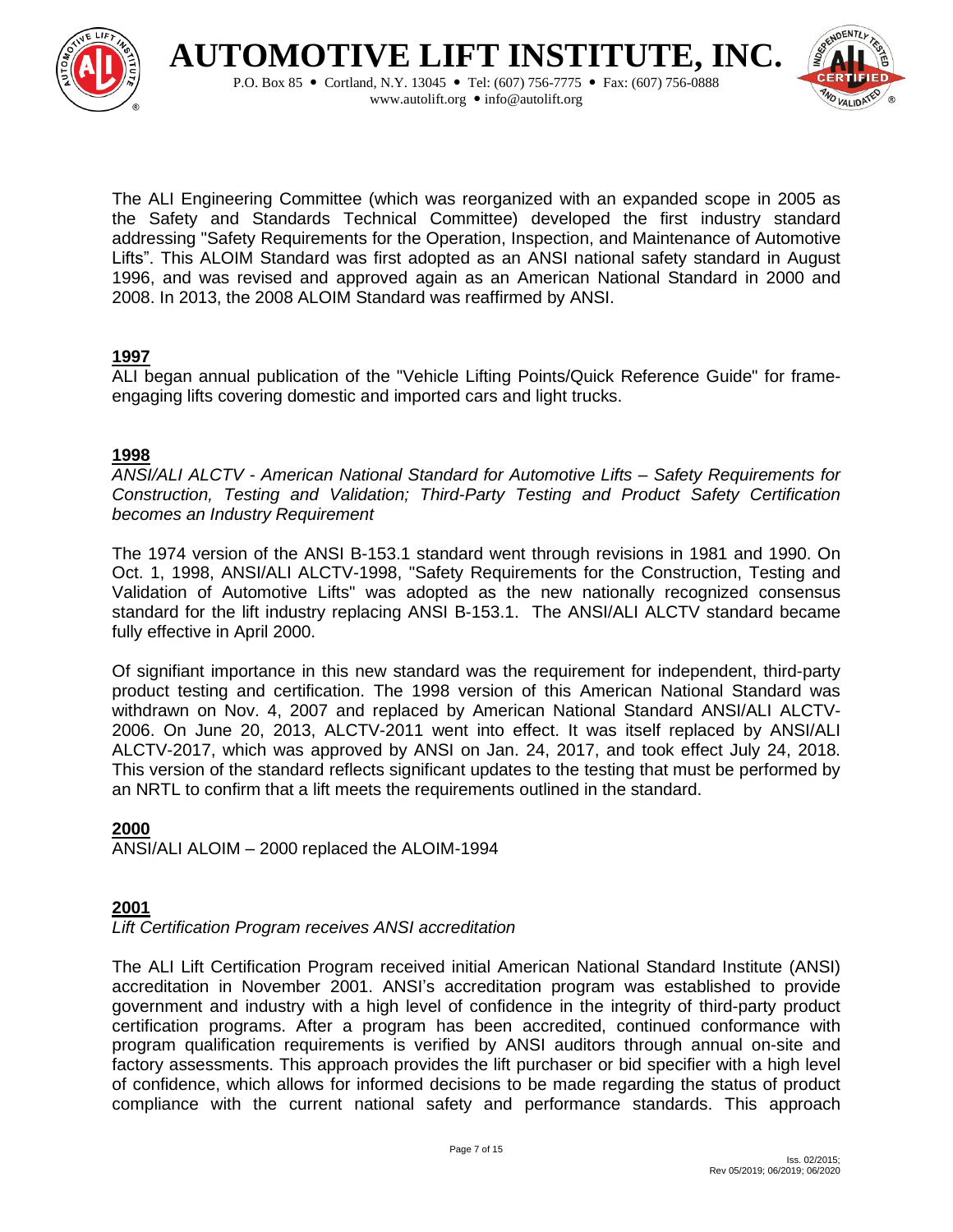





significantly reduces risk and provides a guarantee that the listed product has been assessed by a competent, independent body, therefore inspiring confidence in the product and trust in ALI's Certification Mark.

The ALI Automotive Lift Certification Program is guided by a detailed procedural guide. This guide describes the program and addresses general administrative matters, as well as other important requirements designed to assist participants by assuring that their listed products fully comply with the requirements of the current editions of applicable American National Standards.

The program is described in National Institute of Standards and Technology (NIST) publication SP903. For a manufacturer to initiate evaluation of an automotive or vehicle lift, a multi-party program participation agreement that sets out the responsibilities of each party must be signed by the participant, the program administrator, and the program sponsor (ALI). Should manufacturing occur at a location other than the participant's primary facility, the authorized production facility (APF) must also be party to the agreement. ALI's certification program offers testing and qualification for listing of any type of automotive or vehicle lift covered within the scope of ANSI/ALI ALCTV (current edition).

#### **2001**

*ANSI/ALI ALIS Approved as an American National Standard for Automotive Lifts – Safety Requirements for Installation and Service*

Another important safety standard for the automotive lift industry, ANSI/ALI ALIS entitled "Safety Requirements for the Installation and Service of Automotive Lifts," was initially approved as an American National Standard in October 2001. The standard was revised in 2009.

This standard provides guidance to the installer and lift service technician for the installation and service of automotive lifts including the required qualifications, training, reporting and documentation for installers and service personnel.

#### **2005**

*New President Appointed*

E.K. "Chic" Fox retired in April 2005, and R.W. "Bob" O'Gorman was appointed as ALI president and CEO. Within his first year, the association's offices were relocated from Indialantic, FL to Cortland, NY.

## **2006**

*Uniform Warning Labels – French, Spanish, and Mandarin*

In 2006, in response to increasing interest from industry, ALI made its Uniform Warning Label kits available in Canadian French, neutral Spanish and Mandarin.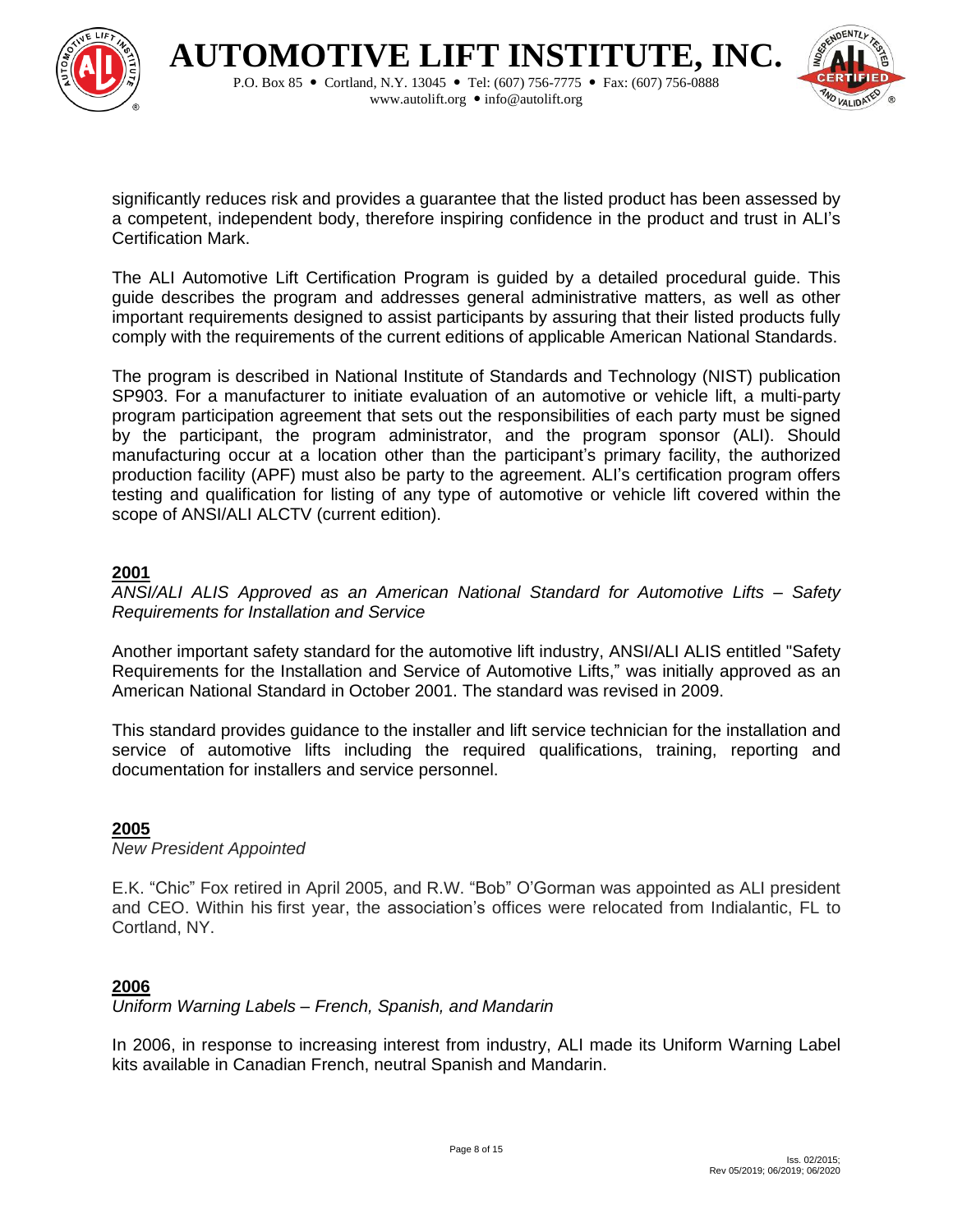





## **2006** *National Safety Council Endorses Lifting It Right Safety Video*

In 2006, with more than 10,000 copies of the VHS video distributed, the popular training tool was updated and issued on DVD. The new program was hosted by NASCAR racing legends Richard and Kyle Petty and endorsed by the National Safety Council. The program was sold as a kit that included the DVD, a reproducible written test, instructor's answer key and user guide, and copies of the Lifting It Right Safety Manual and Safety Tips Card.

## **2006**

ANSI/ALI ALCTV 2006 replaced the ALCTV – 1998 (New standard effective November 4, 2007)

## **2007**

*International Acceptance and Compliance*

By 2007, many of ALI's safety efforts had been recognized globally. WorkSafe BC, Ontario's Ministry of Labour and other provincial health and safety organizations throughout Canada had incorporated ALI-sponsored national standards and/or third-party certification into their regulation or practices. The Saudi Arabian Standards Association (SASA) has also adopted ANSI/ALI ALCTV as a requirement.

In the United States, many authorities having jurisdiction (AHJ), such as building code officials and bid specifiers, had made compliance with ALCTV and ALOIM compulsory. Other AHJs, such as those involved in occupational safety and health, accepted compliance with ALIsponsored standards and the use of ALI safety materials to abate penalty-based findings relating to life safety and hazards in the workplace.

**2008** ANSI/ALI ALOIM 2008 replaced the ALOIM 2000

## **2009**

ANSI/ALI ALIS 2009 replaced the ALIS 2001

## **2011**

*ANSI/ALI ALCTV 2011 replaced the ALCTV – 2006; Understanding Electrical and Mechanical Safety Requirements*

An increase in penalty-based initiatives by various health and safety and building code officials throughout the U.S. and each of the Canadian provinces highlighted the a need to better educate purchasers, shop owners, supervisors, and end users such as mechanics, technicians, students, and DIY hobbyists and collectors.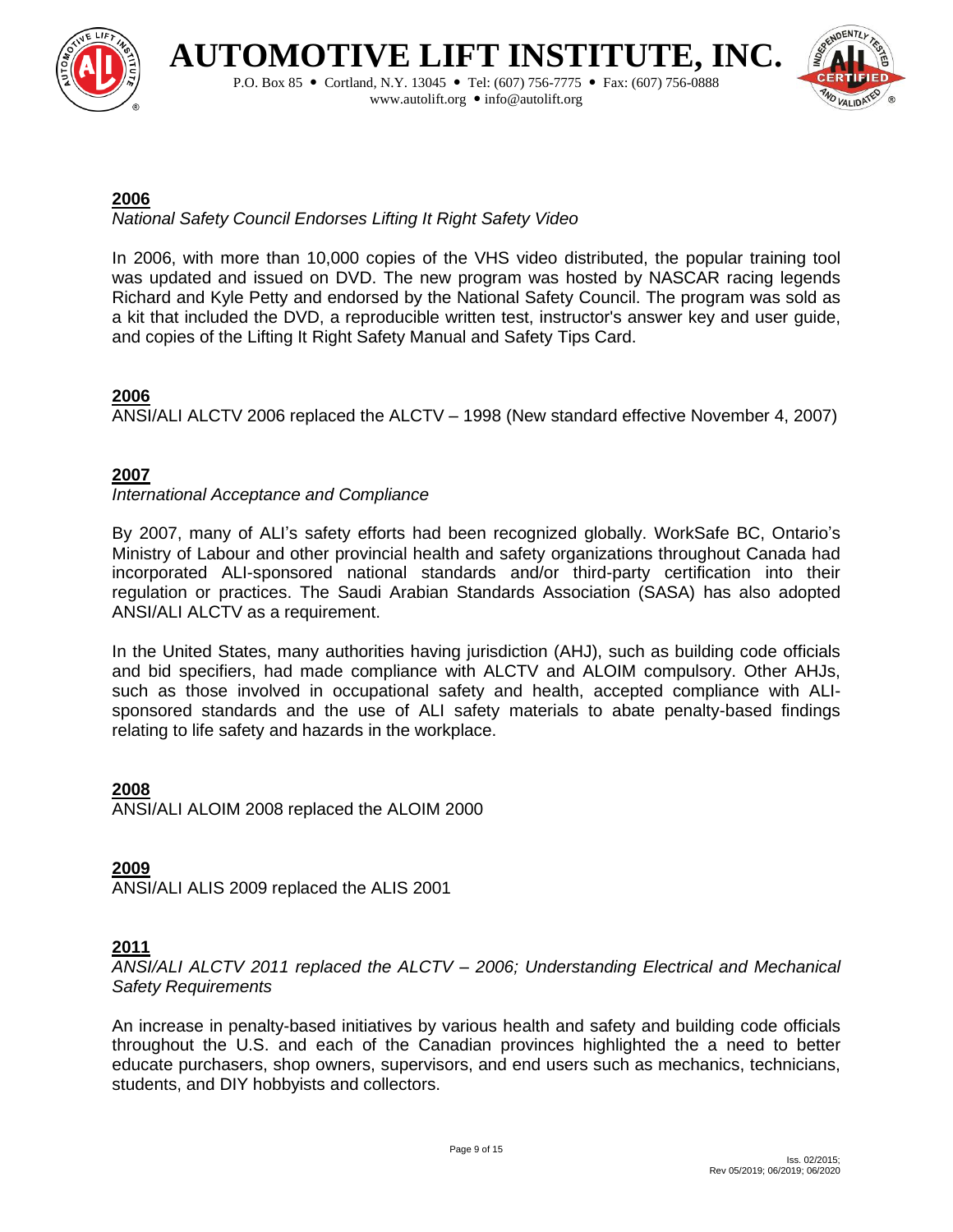





ALI activities included educating stakeholders and authorities having jurisdiction (AHJ) about product safety compliance. Much of this education focused on the need for electrical and mechanical safety listing by a third-party certification agency and an awareness campaign highlighting the fact that all prior editions of ANSI/ALI ALCTV and ANSI/ALI B153.1 would no longer be recognized as American National Standards when a newer edition becomes effective.

#### **2011**

#### *ALI Sponsors Petty's Garage Car Show*

ALI sponsored the inaugural Petty's Garage Spring Fling Car Show held at Richard Petty's custom hot rod shop in Level Cross, N.C., on May 28, 2011. The car show was the setting for the unveiling of Legacy by Petty, a one-of-a-kind Dodge Challenger custom built by Petty's Garage to pay tribute to Richard Petty and promote vehicle lift safety.

ALI presented the car show for the next five years. The event, held in October since 2014, takes place on what is now the Petty Historical Site, home of both Petty's Garage and the Richard Petty Museum. This campus in Level Cross, N.C., includes the house where Richard and Maurice Petty were born and raised, as well as the original Petty Race Shop. Proceeds from the car show benefit the Petty Family Foundation.

#### **2012**

.

#### *ALI Certifies Lift Inspectors and Launches Online Directory*

The ANSI/ALI ALOIM standard mandates that all installed vehicle lifts be inspected at least annually by a "qualified lift inspector." The standard also provides some guidance on what qualifications the inspector should have, however, there was no national resource for finding qualified inspectors. In this buyer-beware environment, the best option lift owners had was to get recommendations from the manufacturers of their lifts.

In October 2012, after several years of development and a financial investment of more than \$700,000, ALI launched the first third-party lift inspector certification program. The ALI Lift Inspector Certification Program provides third-party qualification of vehicle lift inspectors and certifies those who demonstrate they are capable of properly inspecting vehicle lifts in accordance with the ANSI standard governing vehicle lift inspection.

In 2013, ALI introduced an online directory to help lift owners find service providers with at least one ALI Certified Lift Inspector on staff.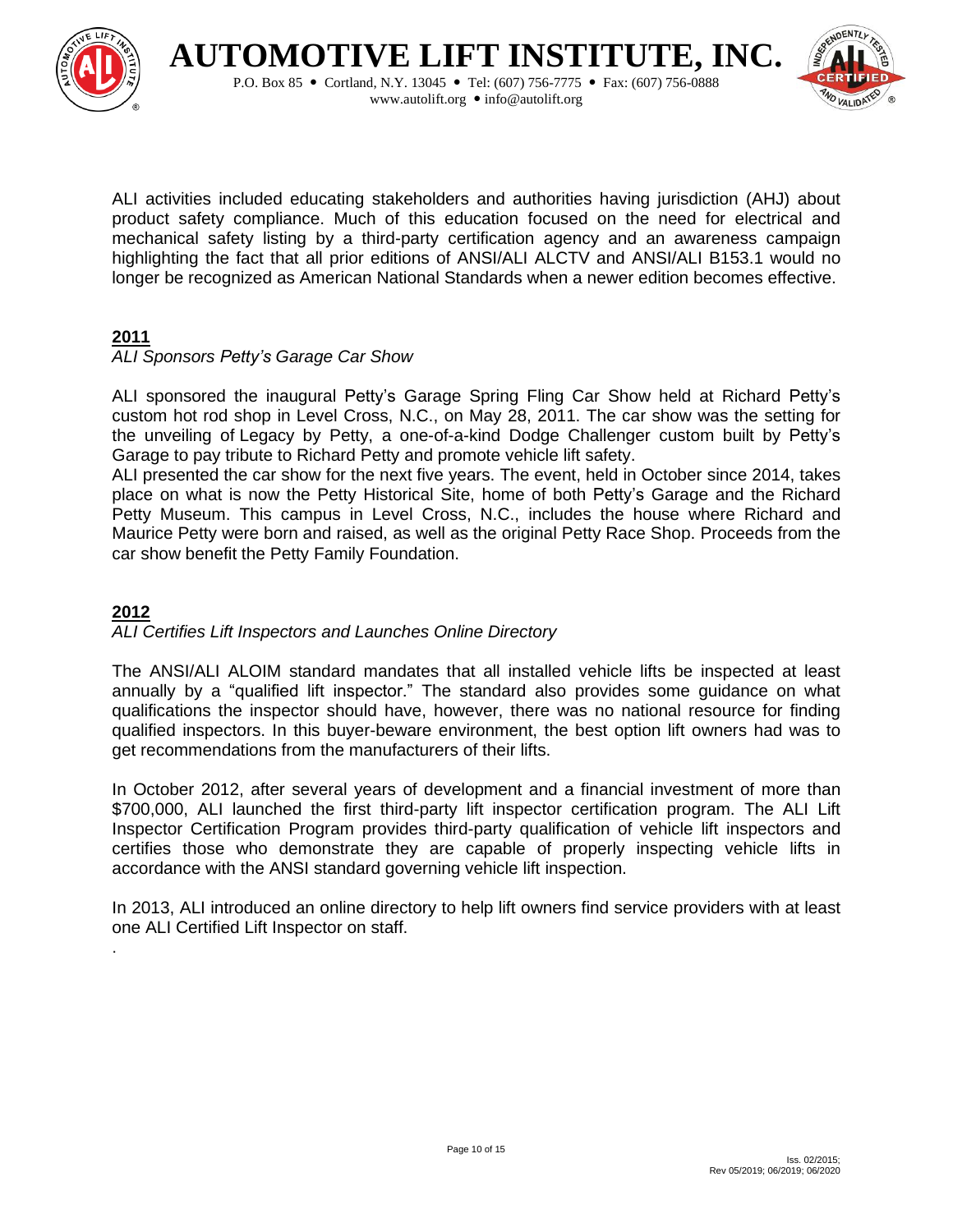





# **2012** *On Tour with Petty's Garage*

When Richard "The King" Petty decided to bring the experience of Petty's Garage directly to fans with a nationwide tour, ALI came on board as a sponsor of the inaugural Petty's Garage Performance Tour. The tour featured some of the unique vehicles produced by Petty's Garage, including The King's personal #001 Signature Series Dodge Challenger and the *Legacy by Petty* custom Challenger designed to honor the Petty legacy and promote vehicle lift safety. The custom car hauler prominently featured the ALI logo and the ALI Lift Inspector Certification Program logo, helping to build awareness of the organization and its new inspection program. Car enthusiasts visiting the Petty's Garage trailer at car shows around the country could learn more by watching a new lift [safety](https://www.youtube.com/watch?v=0n-8SoacXgE%20) video featuring Petty that was shot in Petty's Garage.

## **2012**

## *Storied No. 43 Carries Lift Safety Message at NASCAR Race*

ALI was the primary partner on the Richard Petty Motorsports No. 43 Ford Fusion driven by Aric Almirola in the NASCAR Sprint Cup Series Pennsylvania 400 at Pocono Raceway on Aug. 5, 2012.

The sponsorship provided a unique platform to share ALI's vehicle service lift safety message with millions of NASCAR fans as the institute prepared to launch the ALI Lift Inspector Certification Program.

The Automotive Lift Institute No. 43 Ford wore a paint scheme of red, white and black, with accents of Petty Blue. The ALI Certified Lift Inspector logo was prominently displayed on both quarters, with the TV panel on the rear dedicated to the ALI tagline "Your safety is riding on it."

Lionel Racing later created a 1:24 scale diecast model of the car. The edition was limited to 535 cars.

# **2013**

#### *Membership Expands to Include Associate Class*

In 2013, ALI added an Associate Class of membership to what had historically been an organization representing only lift manufacturers. Any North American operation with at least one ALI Certified Lift Inspector on staff is welcome to join as an Associate Class Member. Membership provides access to exclusive industry resources, training materials and discounts. Members also vote to put forth an Associate Class member to the ALI Board of Directors. The first Associate Class representative joined the Board in 2014.

Associate class members and non-member participants in ALI's Lift Inspector Certification Program provide an equally critical level of confidence to industry stake holders. While this is achieved in the service bay through demonstrating compliance with the lift manufacturer's inspection requirements and those found within ANSI/ALI ALOIM current edition, it is the Associate Class Membership and their ability to network and be represented at all Institute meetings and functions that will more positively impact industry safety.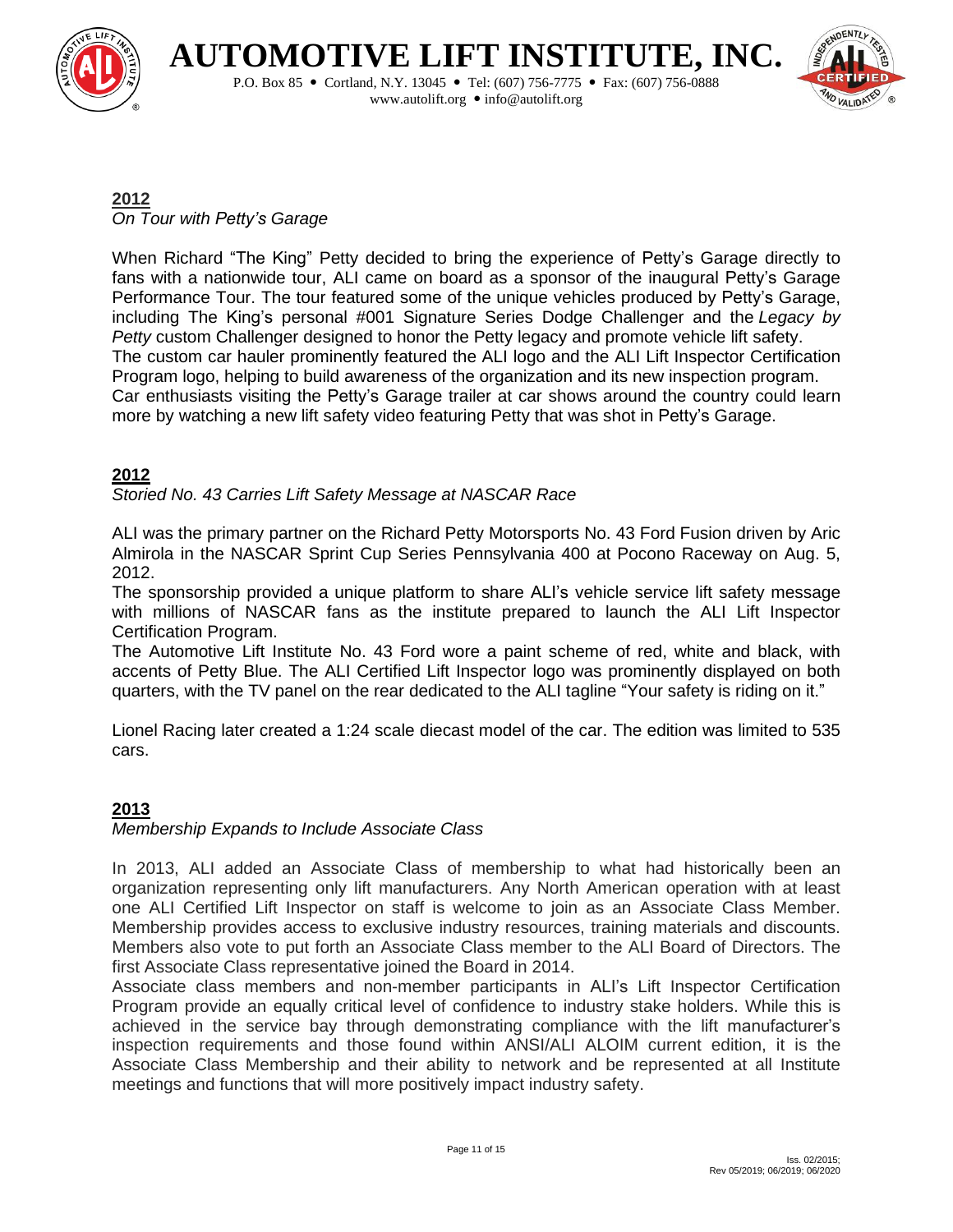





## **2013**

ANSI/ALI ALOIM 2008 edition was reaffirmed and introduced to the industry as the ALOIM 2008 (R2013) Standard

## **2014**

*Lifting It Right - Online Certificate Course*

ALI partnered with dealer services provider KPA to create an interactive, online certificate course based on ALI's popular *Lifting It Right* DVD hosted by racing legends Richard and Kyle Petty.

It was an immediate success resulting, in part, from the unique and engaging safety-related training it provides and through agreements allowing top-rated learning management systems (LMS) such as KPA, Workplace Safety and Prevention Services of Canada (WSPS) and a leading tire manufacturer's online training library to offer the course in addition to traditional online store purchases through ALI's store.

The certificate course was designed to allow participants up to 90 days to view the course and pass an online test. Each participant had the opportunity to retest once, if necessary. At the conclusion of the course, a certificate of completion was stored online with future access to the record included as a part of the fee. The certificate could also be printed for display or placed in employee training records if desired. Upon completion, each participant also received a copy of ALI's Automotive Lift Safety Tips card and the *Lifting It Right* Safety Manual via mail.

#### **2014**

By the end of 2014, participants in the ALI Lift Certification Program included 21 manufacturing members and six non-member participants.

## **2015**

On September 14<sup>th</sup> ANSI granted accreditation to ALI's Lift Inspector Certification Program. Associate Class Membership (lift inspection service providers) grew beyond 200 companies represented by 380 lift inspectors certified by ALI.

Participation in the ALI Lift Certification Program, for the same time period, swelled to an all-time high with 22 manufacturing members and nine non-member participants.

#### **2015**

ANSI/ALI ALIS2009 edition was reaffirmed and introduced to the industry as the ALIS 2009 (R2015) Standard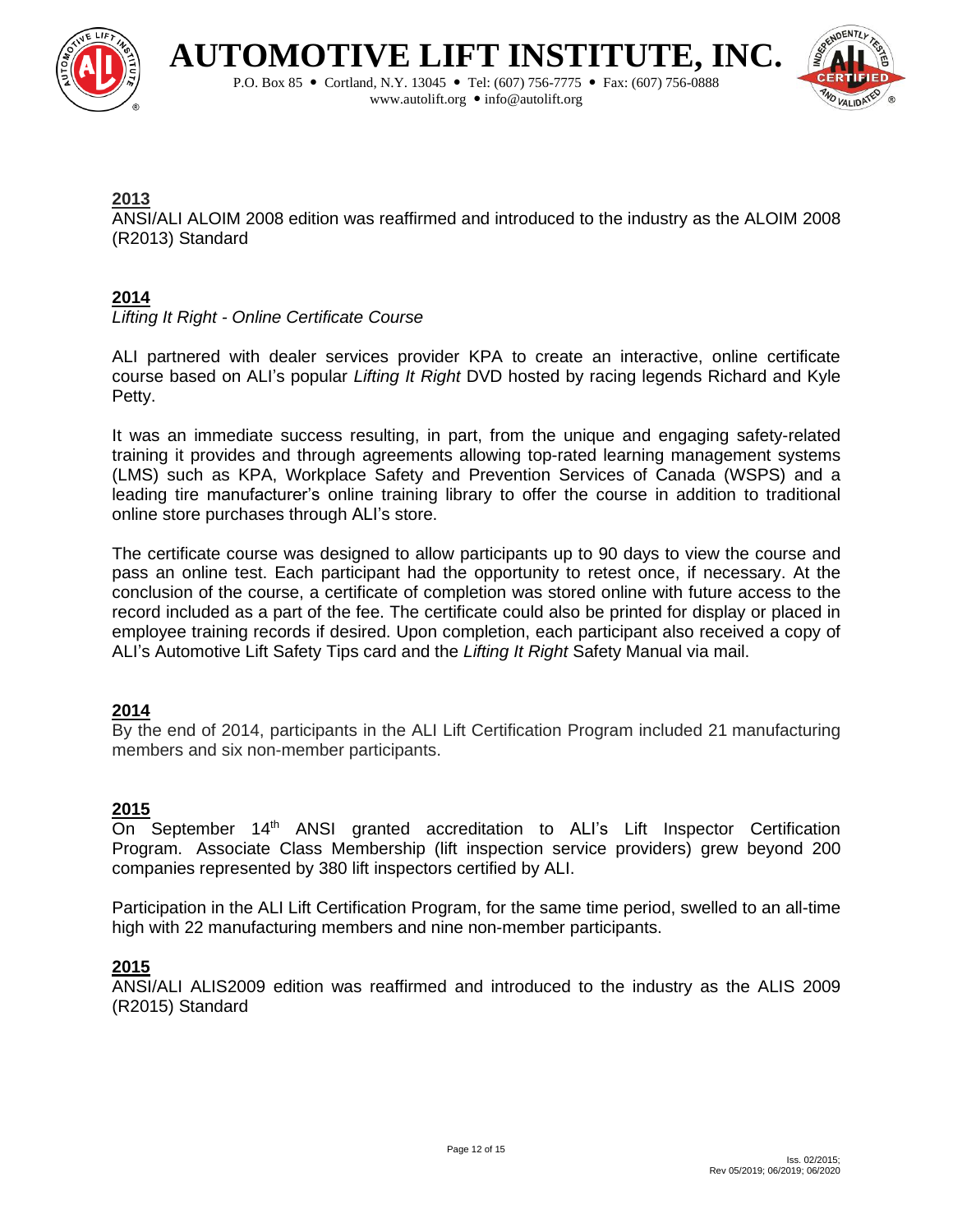

**AUTOMOTIVE LIFT INSTITUTE, INC.**

P.O. Box 85 • Cortland, N.Y. 13045 • Tel: (607) 756-7775 • Fax: (607) 756-0888 www.autolift.org • info@autolift.org



## **2016** *ALI launches updated website*

ALI has launched a completely updated, mobile-friendly website. As part of the redesign, ALI brought management of the site and all directories in-house to enable real-time updates and ensure users had access to the most accurate, timely information. The site brought together information lift buyers, owners and users need, including:

- The official directory of every ALI certified car, truck and vehicle lift, including certified accessories.
- An exclusive directory of ALI Certified Lift Inspectors searchable by ZIP or postal code.
- A list of leading North American lift manufacturers with website links.
- Access to lift safety standards and materials, including online training.
- Information on purchasing a lift, including FAQs, explanations of lift types and facts about codes and regulations affecting the purchase and installation of vehicle lifts across North America.
- Buyer beware warnings about false or misleading lift certification and inspection claims.

#### **2017** *ALI Upgrades to New Facility*

The Automotive Lift Institute (ALI) officially opened its new headquarters and LiftLab in Cortland, New York, on Oct. 12, 2017, with a grand opening celebration attended by ALI members, lift inspectors, suppliers and other guests from the vehicle lift and workplace safety industries. Growth of ALI lift safety initiatives like the ALI Lift Inspector Certification Program drove the need for a larger multipurpose facility.

The new 8,500-square-foot headquarters at 3699 Luker Road was more than four times larger than the organization's previous Cortland office. It included 3,475 square feet of renovated office and conference space, as well as a modern classroom that complied with nationally recognized examination requirements for up to 20 participants.

What really differentiated the facility was its new LiftLab. ALI member manufacturers have provided and installed 12 vehicle lifts in the expansive LiftLab area. They range from the smallest motorcycle lift to the most common two-post style, all the way up to heavy-duty inground and mobile column lifts. This was the only facility in North America that brings together such a wide range of operational lifts from various manufacturers and makes them available for hands-on industry training.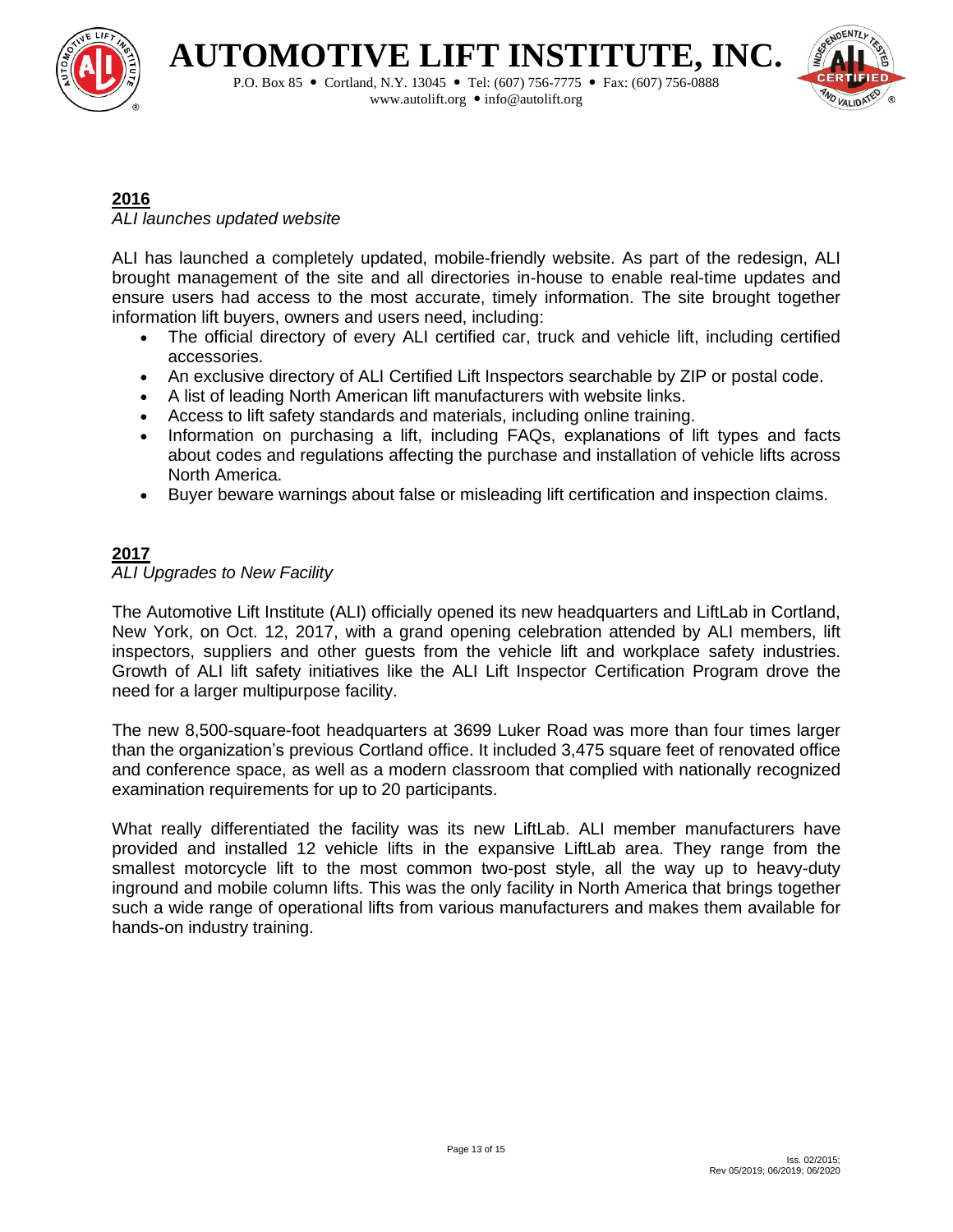





## **2017** *ANSI/ALI ALCTV 2017 replaced the ALCTV – 2011 (New standard effective July 24, 2018)*

ANSI/ALI ALCTV is the safety standard covering vehicle lift design, construction, testing and validation. The current edition, ANSI/ALI ALCTV: 2017, took effect July 24, 2018, replacing its predecessor, ANSI/ALI ALCTV: 2011. While the major design and construction requirements of the standard remained intact, significant updates were made to strengthen the testing that must be performed by a Nationally Recognized Testing Laboratory to confirm that a lift meets these requirements. Changes included expanding the testing requirements for load-holding devices (also known as "latches" or "locks") and increasing the number of test cycles.

#### **2018**

*Lou Santiago and ALI*

In the summer of 2018, ALI did a campaign launching a four-part video series featuring celebrity car builder/TV host Lou Santiago. Watch the first episode here: [https://youtu.be/qzgh\\_pr9fw4.](https://youtu.be/qzgh_pr9fw4)

In the series, Santiago gives a behind-the-scenes tour of the new LiftLab facility at ALI's headquarters in Cortland, New York. Along the way, he shares lift safety tips and highlights a couple of cool vehicles in the facility: a 1969 Plymouth Road Runner and a 1946 Brockway heavy-duty truck.

## **2018**

*2018 International Building Code and Commentary*, Chapter 30, Section 3001.2

"Except as otherwise provided for in this code, the design construction, installation, alteration, repair and maintenance of elevators and conveying systems and their components shall conform to ASME A17.1/CSA B44, ASME A17.7/CSA B444/7, ASME A 90.1, ASME B20.1, ANSI MH29.1, **ALI ALCTV** and ASCE 24 for construction in flood hazard areas established in Section 1612.3

IBC Commentary: The enforceability of a standard is established in this section and applies wherever the provisions of this chapter do not otherwise indicate a requirement. Therefore, even if a standard is not referenced anywhere else within this chapter it will be applicable to such systems and equipment. **For example, automotive lifts are addressed by the reference to ANSI/ALI ALCTV but no further requirements are found in Chapter 30.** This standard is fully applicable to such automotive lifts. Table 3001.3 contains specific referenced standards and indicates the type of elevator and conveying system components and equipment to which those standards are applicable."